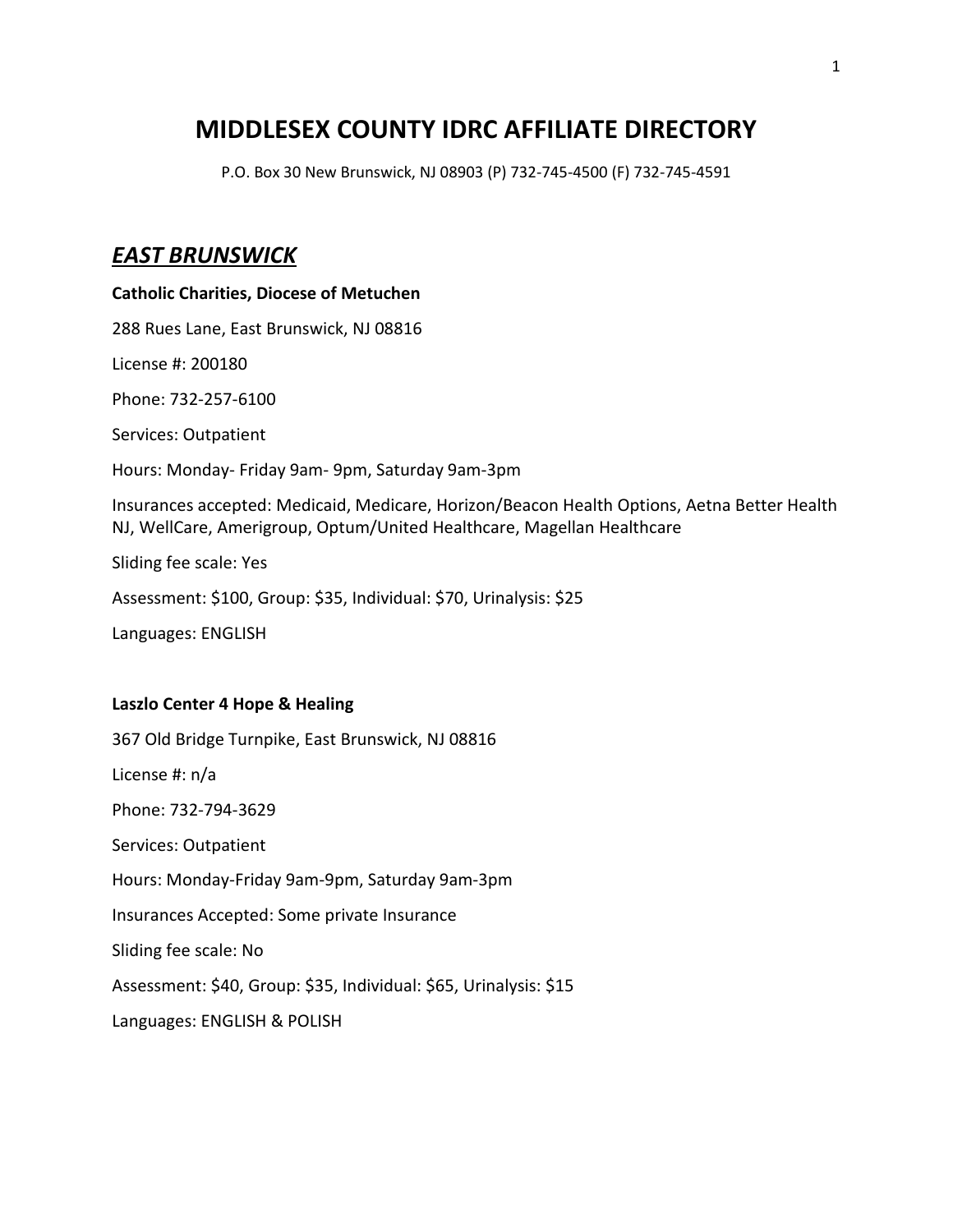## *EDISON*

## **JFK Center for Behavioral Health**

65 James Street, Edison, NJ 08820 License #: 2000134 Phone: 732-321-7189 Services: Outpatient, Intensive Outpatient Hours: Monday-Thursday 9am-9pm, Friday 8am-4pm, Saturday 9am-4pm Insurances accepted: Medicaid, Medicare, Private insurance, **DUII** Sliding fee scale: Yes Assessment: \$55, Group: \$30, Individual: \$30, Urinalysis: \$50 Languages: ENGLISH

## *HIGHLAND PARK*

# **Breath of Life Counseling Services, LLC.** 24 North 3rd Avenue, Suite 203F, Highland Park, NJ 08904 License #: n/a Phone: 732-690-4616 Services: Outpatient Hours: Monday- Friday 9am-8pm Insurances accepted: NONE Sliding fee scale: Yes Assessment: \$140, Group: \$50, Individual: \$140, Urinalysis: \$75 Languages: ENGLISH & SPANISH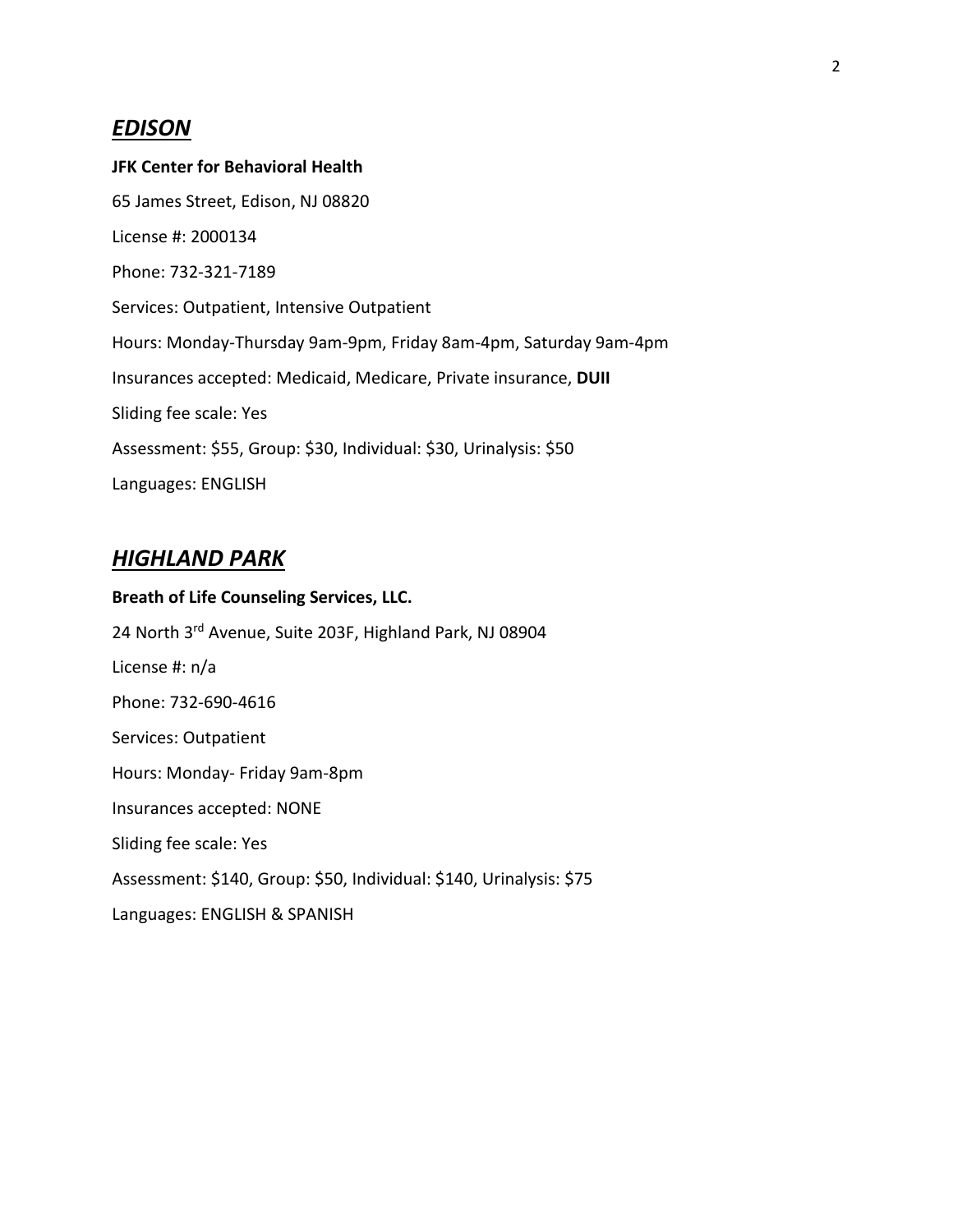### *METUCHEN*

**First Step Counseling Services** 15 Calvin Place, Metuchen, NJ 08840 License #: n/a Phone: 732-549-0401 Services: Outpatient Hours: Monday-Thursday 9am-7pm, Friday 9am-3pm Sliding fee scale: No Insurances accepted: NONE Assessment: \$75, Group: \$40, Individual: \$75, Urinalysis: \$35 Languages: ENGLISH

## *MIDDLESEX*

#### **The Counseling Center, LLC**

127 Union Avenue, Suite 1, Middlesex, NJ 08846 License #: 2000690 Phone: 855-788-8247 Services: Outpatient, Intensive Outpatient Hours: Monday, Wednesday, Friday 8:30am-9pm and Tuesday, Thursday 8:30am-8pm Sliding fee scale: Yes Insurances accepted: Private insurance Assessment: \$175, Group: \$75, Individual: \$75, Urinalysis: \$0 Languages: ENGLISH, RUSSIAN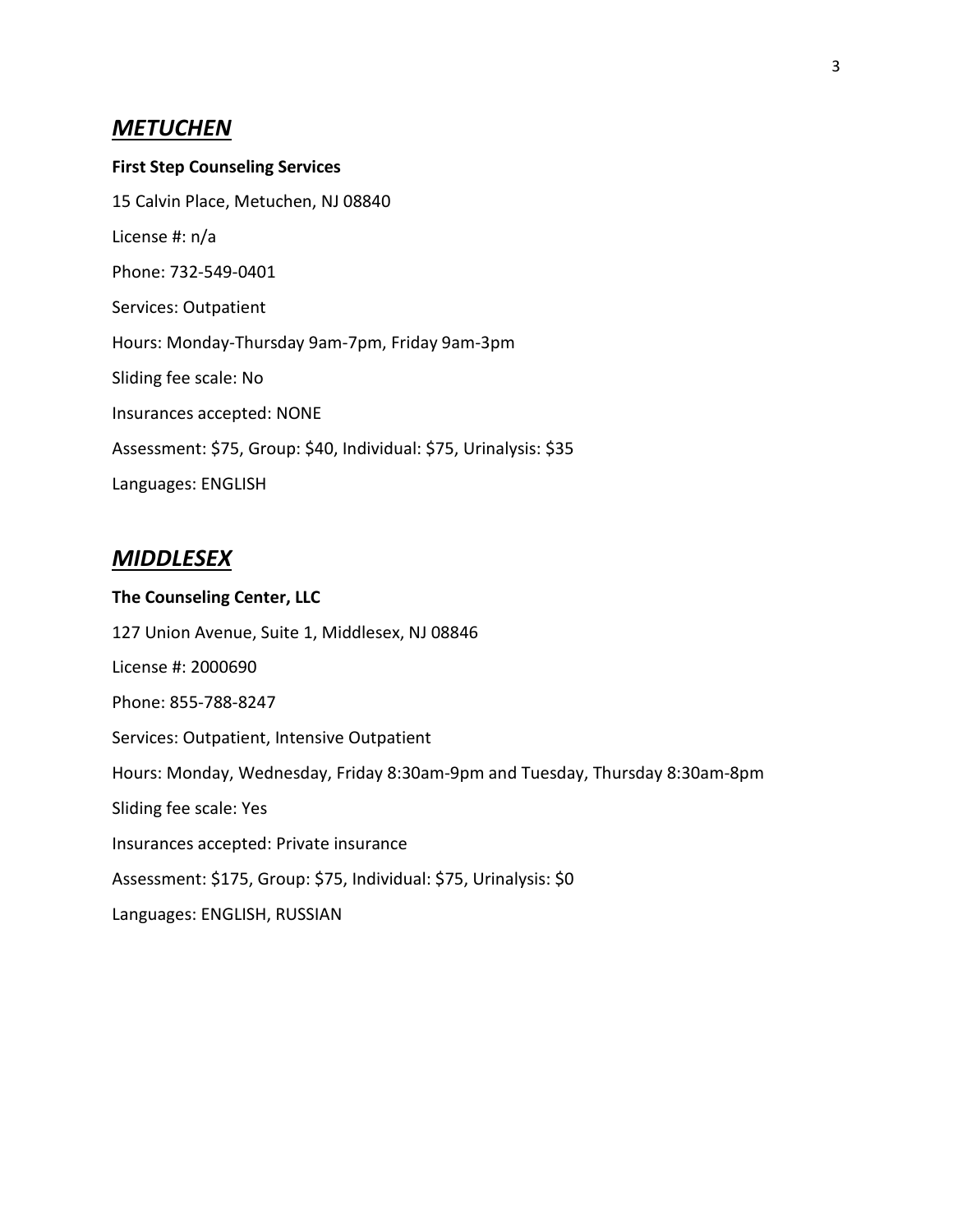## *MONMOUTH JUNCTION*

#### **The Counseling Center, LLC**

1100 Cornwall Road, Suite 111, Monmouth Junction, NJ 08852 License #: 2000792 Phone: 855-788-8247 Services: Outpatient, Intensive Outpatient Hours: Monday, Wednesday, Friday 8:30am-9pm and Tuesday, Thursday 8:30am-8pm Sliding fee scale: Yes Insurances accepted: Private insurance Assessment: \$175, Group: \$75, Individual: \$75, Urinalysis: \$0 Languages: ENGLISH

## *NEW BRUNSWICK*

Languages: ENGLISH

#### **The Center for Great Expectations**

303 George Street, Suite 104, New Brunswick, NJ 08901 License #: 2000163 Phone: 732-993-6403 Services: Outpatient, Intensive Outpatient Hours: 8:00am- 9:00pm Monday through Thursday, 8:00am-9:00 am Friday Insurances accepted: Medicaid, Aetna, Horizon Blue Cross Blue Shield, Optum/United Healthcare, Oxford, Magellan (NJ Amerihealth), Qualcare, **DUII** Sliding fee scale: Yes Assessment: \$195, Group: \$95, Individual: \$125, Urinalysis: \$8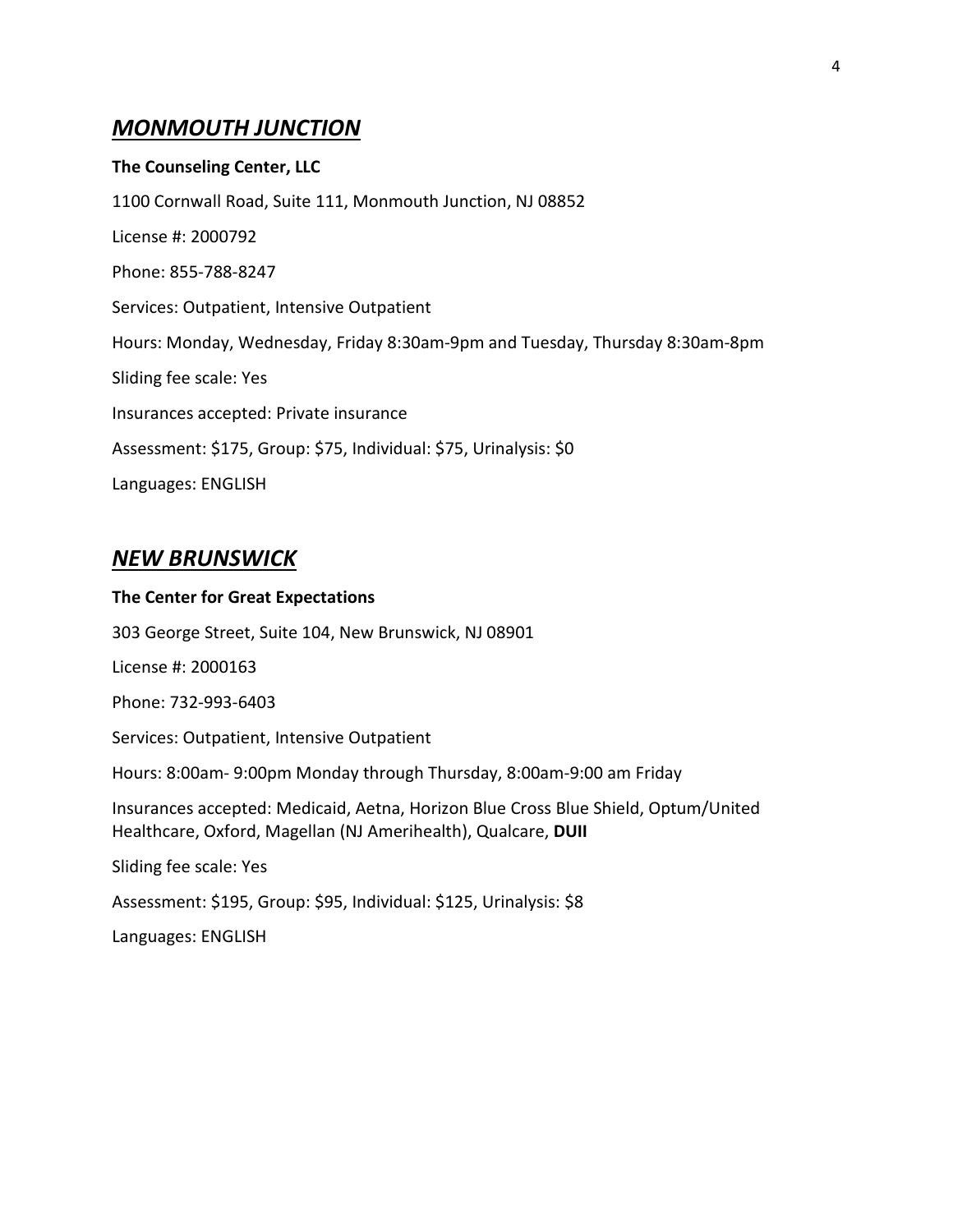#### **Damon House, Inc.**

25F Elizabeth Street, New Brunswick, NJ 08901 License #: 2000325 Phone: 732-220-0284 Services: Outpatient, Intensive Outpatient Hours: Monday-Thursday 1pm-9pm, Friday 9am-5pm Sliding fee scale: Yes Assessment: \$25, Group: \$15, Individual: \$20, UDS: \$10 Languages: ENGLISH

#### **New Brunswick Counseling Center**

320 Suydam Street, New Brunswick, NJ 08901 License #: 2000164 Phone: 732-246-4025 Services: Outpatient, Intensive Outpatient, Methadone/Suboxone Hours: Monday-Friday 6am-7pm Insurance accepted: Medicaid, **DUII** Sliding fee scale: Yes Assessment: \$90, Group: \$40, Individual: \$65, Urinalysis: \$25 Languages: ENGLISH & SPANISH

#### **New Hope Foundation, Inc. The Open Door**

2-4 New and Kirckpatrick Streets, New Brunswick, NJ 08901 License #: 2000319 Phone: 732-246-4800 Services: Outpatient, Intensive Outpatient Hours: Monday, Tuesday, Thursday 9:30am-9pm, Wednesday 9:30am-7pm, Friday 9am-4pm, Saturday 9:30am-12pm Insurances accepted: Medicaid, **DUII**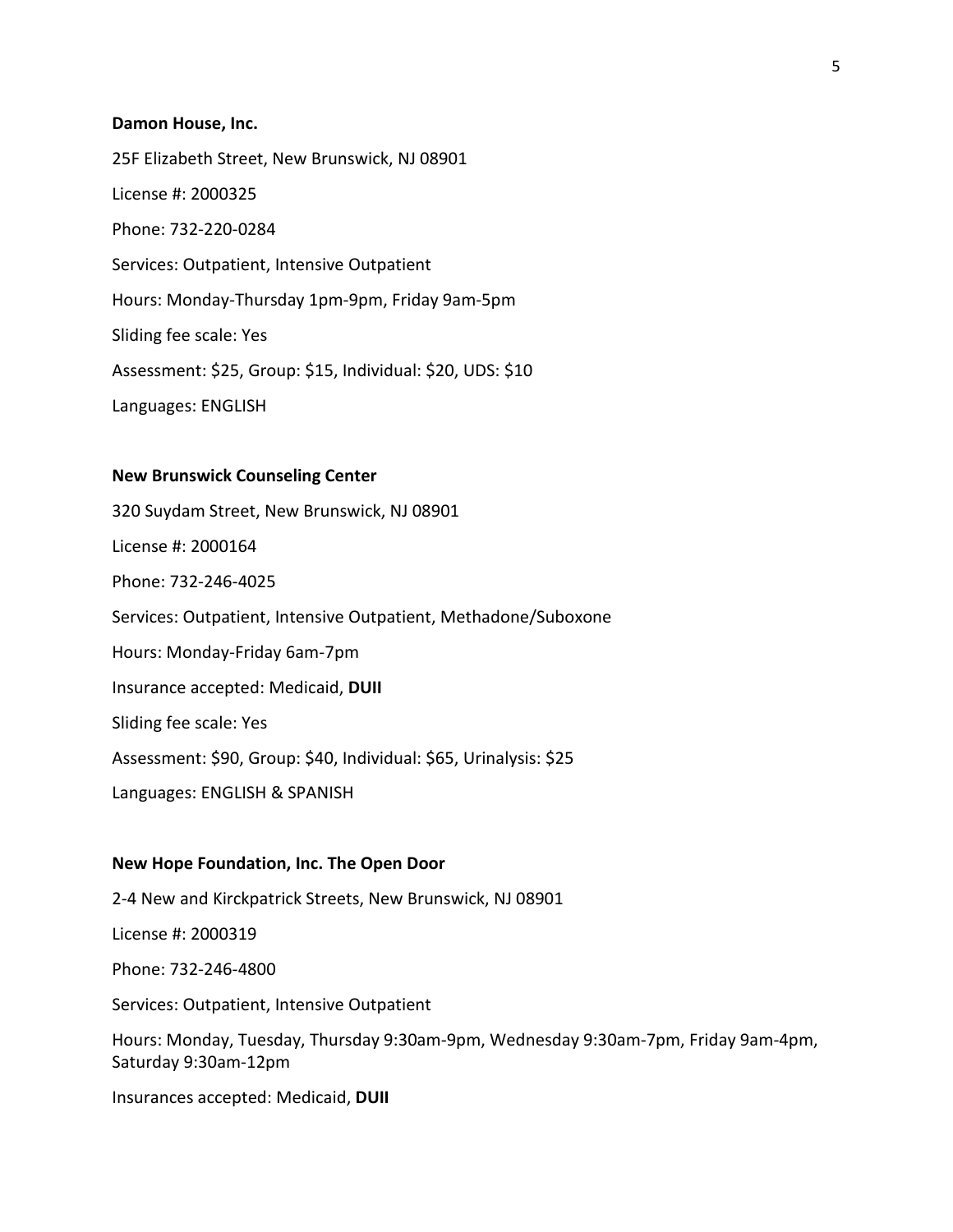Sliding fee scale: Yes Assessment: \$150, Group: \$45, Individual: \$90, Urinalysis: \$35 Languages: ENGLISH & SPANISH

**Victor Lopez, MSW, LSW, LCADC, CCS** 46 Bayard Street Suite 301A, New Brunswick, NJ 08901 License #: n/a Phone: 732-878-1365 Services: Outpatient Hours: Saturday 7am-7pm Insurances accepted: NONE Sliding fee scale: No Assessment: \$75, Group: \$40, Individual: \$60, Urinalysis: \$30 Languages: ENGLISH & SPANISH

### *PERTH AMBOY*

## **Clarity Treatment Center, LLC** 262 State Street, Perth Amboy, NJ 08861 License #: 2000524 Phone: 732-442-3535 Services: Outpatient, Intensive Outpatient Hours: Monday-Thursday 9am-9pm, Friday 9am-5pm, Saturday 8am-2pm Insurances accepted: Medicaid, Horizon Blue Cross Blue Shield, UHC, Magnacare, Cigna, Optum, **DUII** Sliding fee scale: Yes Assessment: \$300, Group: \$60, Individual: \$80, Urinalysis: \$50 Languages: ENGLISH & SPANISH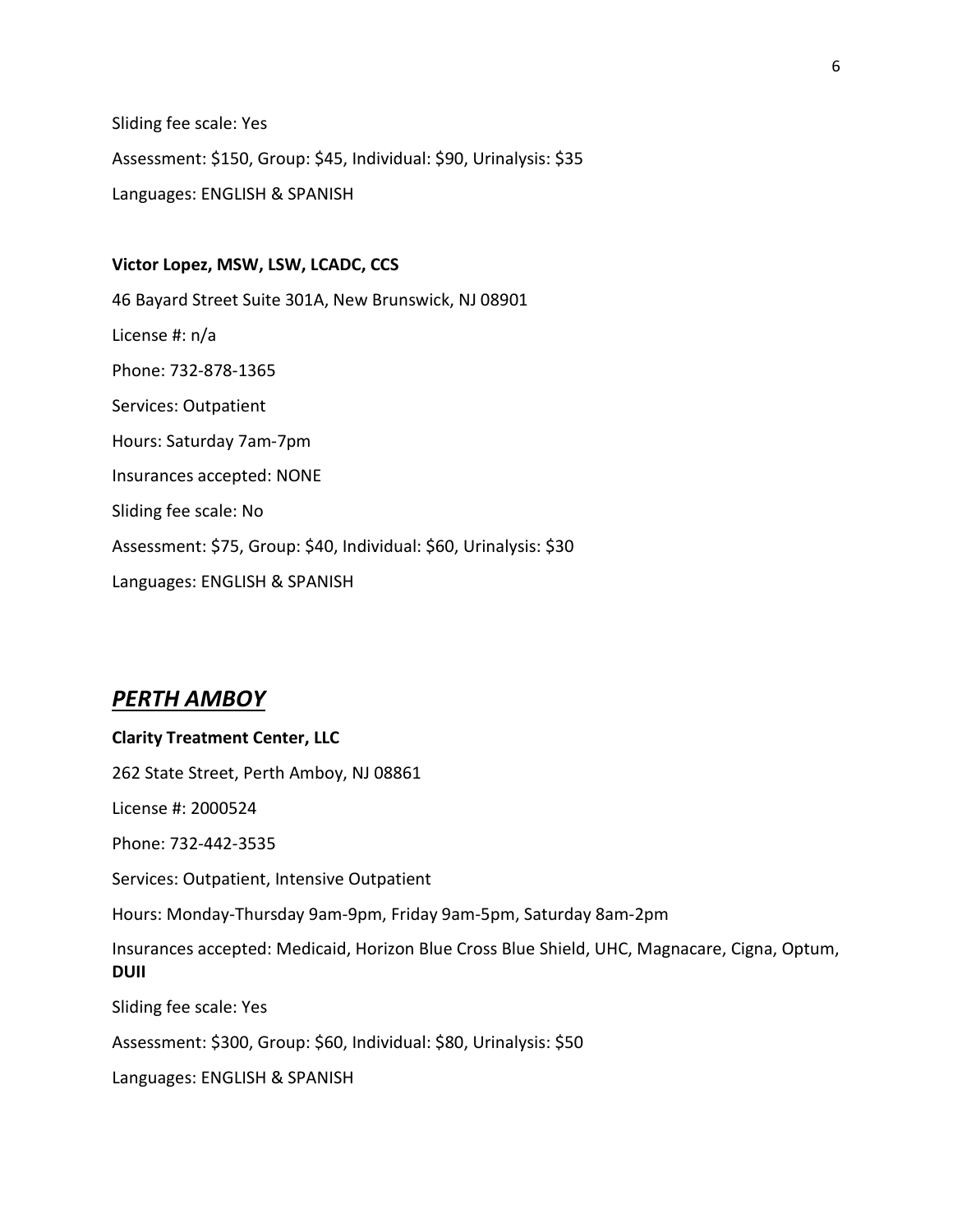#### **Journey to Wellness, Inc.**

220 Market Street, Perth Amboy, NJ 08861 License #: 2000437 Phone: 732-709-7440 Services: Outpatient, Intensive Outpatient, Partial Care Hours: Monday- Thursday 9am-9pm, Friday 9am-5pm, Saturday 9am-1pm Sliding fee scale: Yes Insurances accepted: Medicaid, Medicare, Private Insurance, **DUII** Assessment: \$95, Group: \$60, Individual: \$150, Urinalysis: \$20 Languages: ENGLISH & SPANISH

#### **The Passion Care Center**

187 Fayette Street, Perth Amboy, NJ 08861

License #: 2000575

Phone: 732-410-7102

Services: Outpatient, Intensive Outpatient, Partial Care

Hours: Monday &Wednesday 9am-9pm, Tuesday & Thursday 9am-7pm, Friday 9am-3pm, Saturday 8am-1pm

Insurances accepted: Medicaid, United, Horizon Blue Cross and Blue Shield, **DUII**

Sliding fee scale: Yes

Assessment: \$140, Group: \$35, Individual: \$70, Urinalysis: \$30

Languages: ENGLISH & SPANISH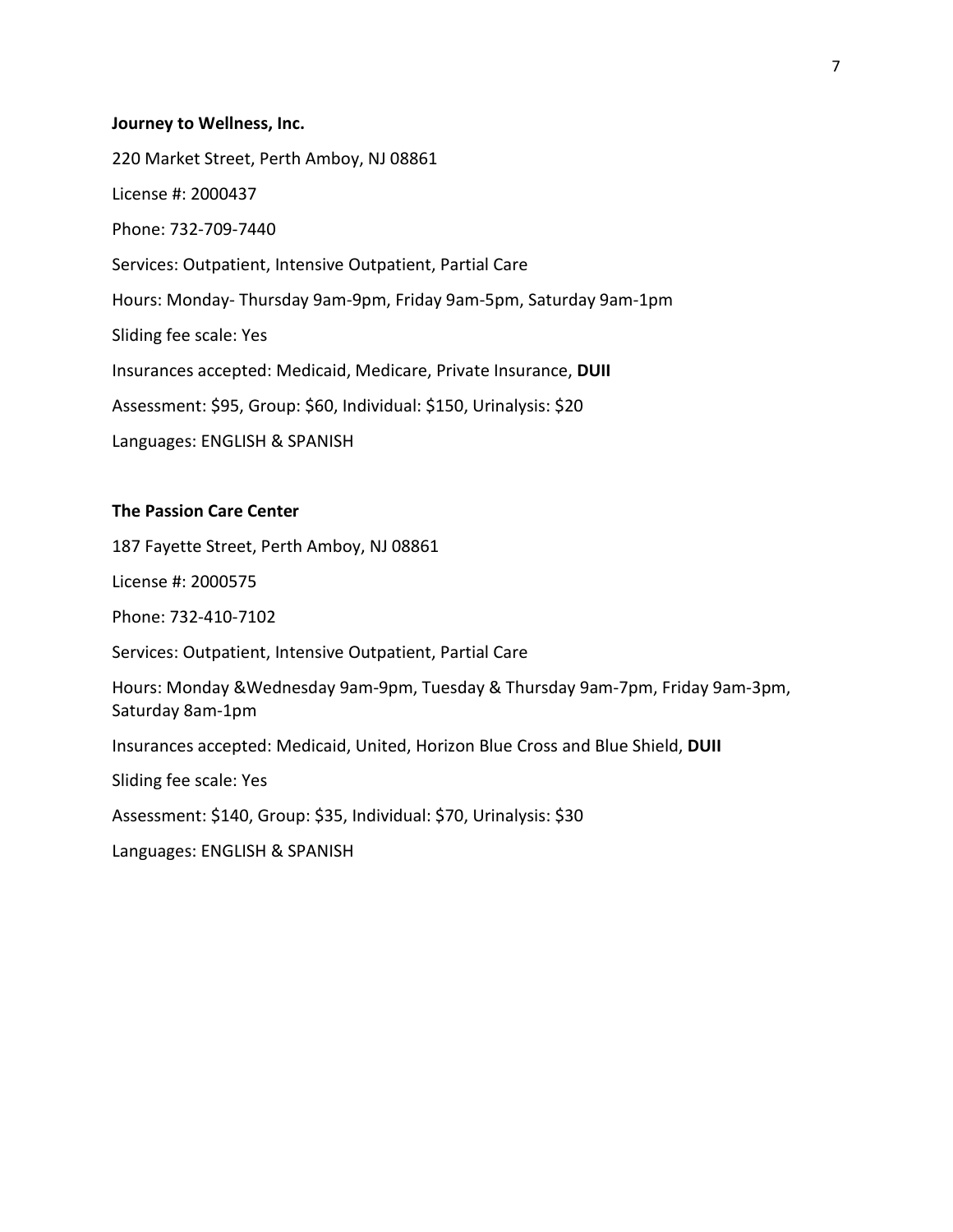# **Victor Lopez, MSW, LSW, LCADC, CCS** 474 Penn Street, Perth Amboy, NJ 08861 License #: n/a Phone: 732-878-1365 Services: Outpatient Hours: Monday 12pm-9pm Insurances accepted: None Sliding fee scale: No Assessment: \$75, Group: \$40, Individual: \$60, Urinalysis: \$30 Languages: ENGLISH & SPANISH

## *SOUTH PLAINFIELD*

**Clear Conscience, LLC** 2509 Park Avenue, Suite 2B, South Plainfield, NJ 07080 License #: 20008089 Phone: 973-434-7830 Services: Outpatient, Intensive Outpatient Hours: Monday-Friday 9am-9pm, Saturday 9am-5pm Insurances accepted: Medicaid, Private Insurance Sliding fee scale: Yes Assessment: \$100, Group: \$50, Individual: \$85, Urinalysis: \$30 Languages: ENGLISH, SPANISH, HINDI, URDU, ARABIC, POLISH, HAITIAN/CREOLE